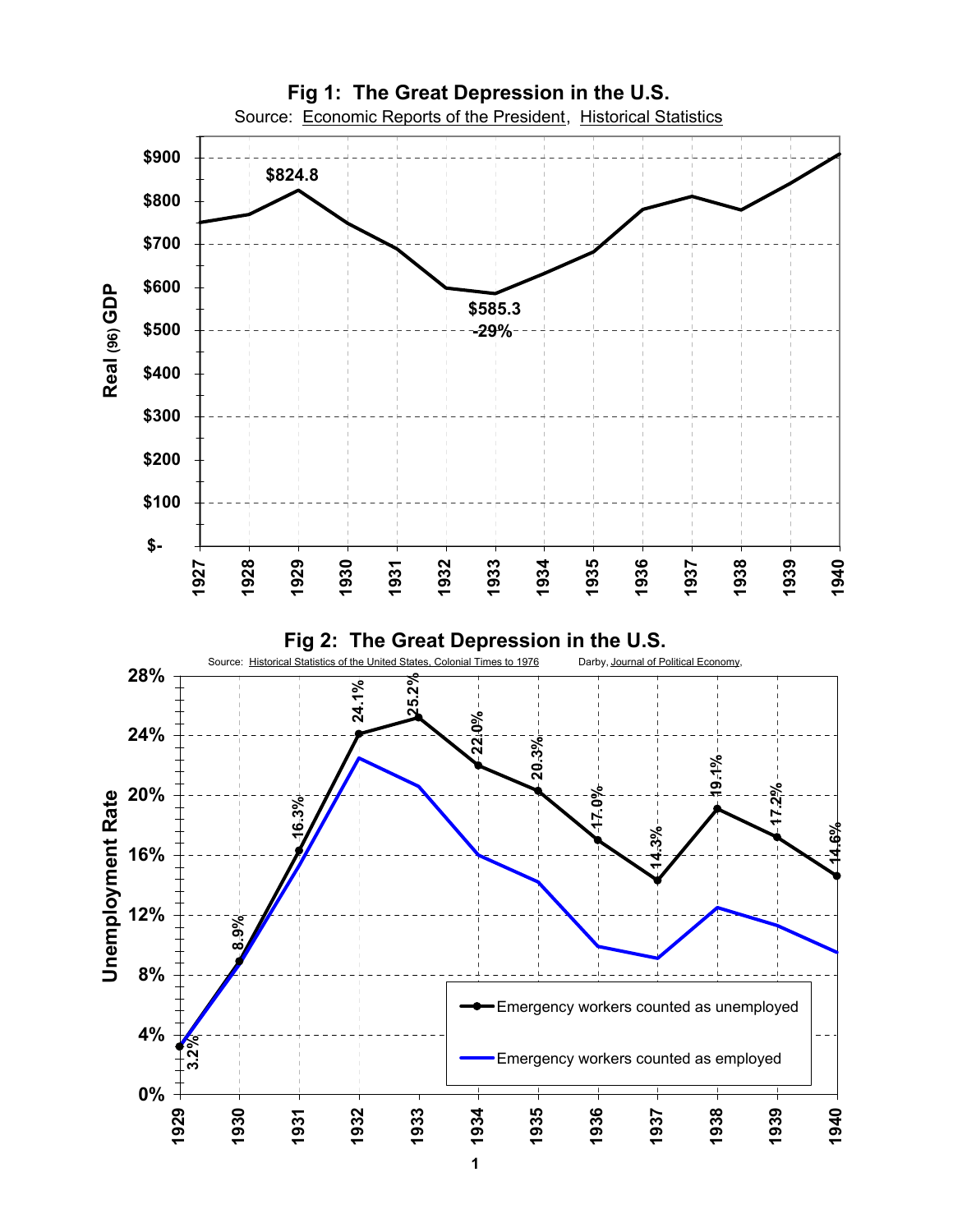



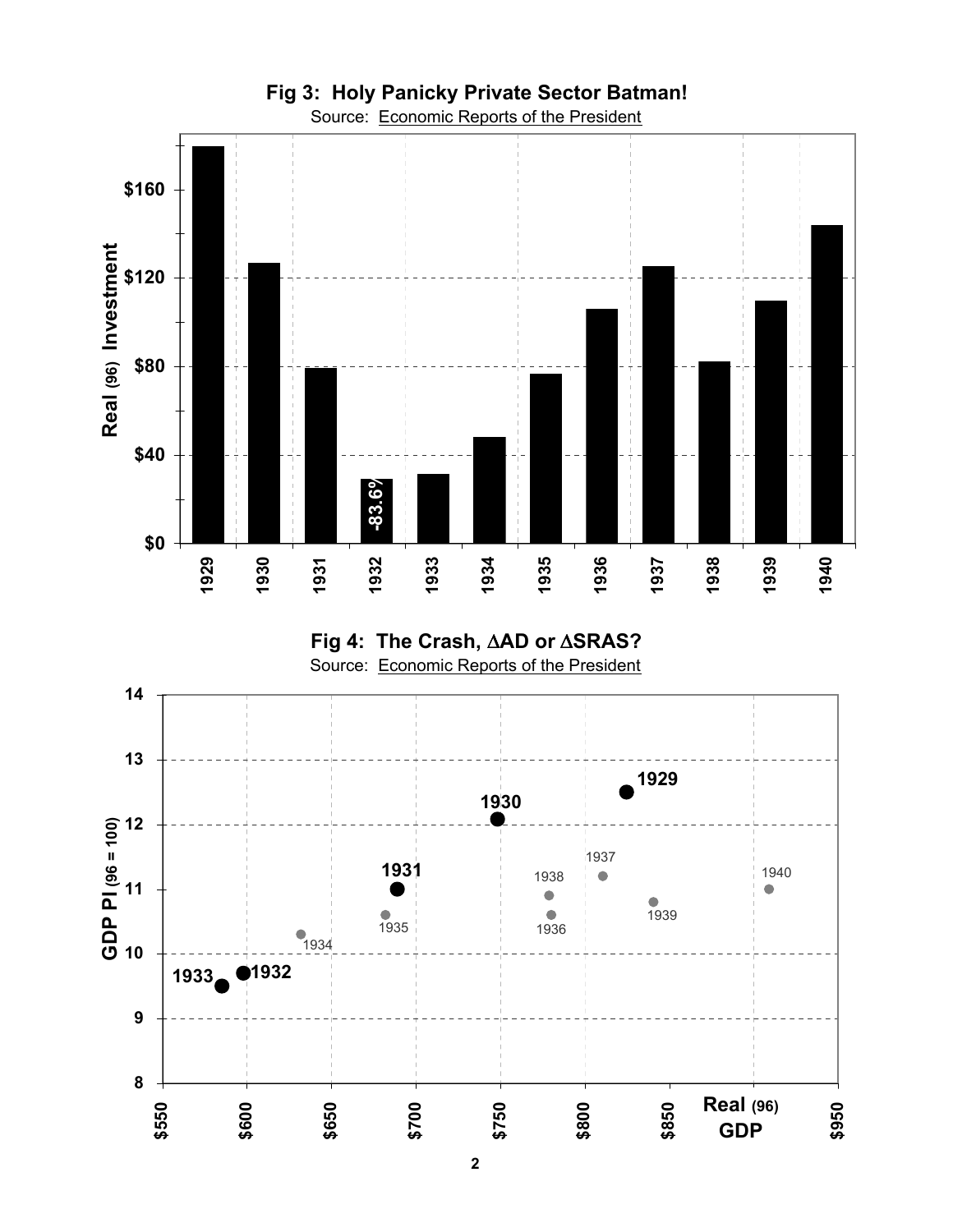



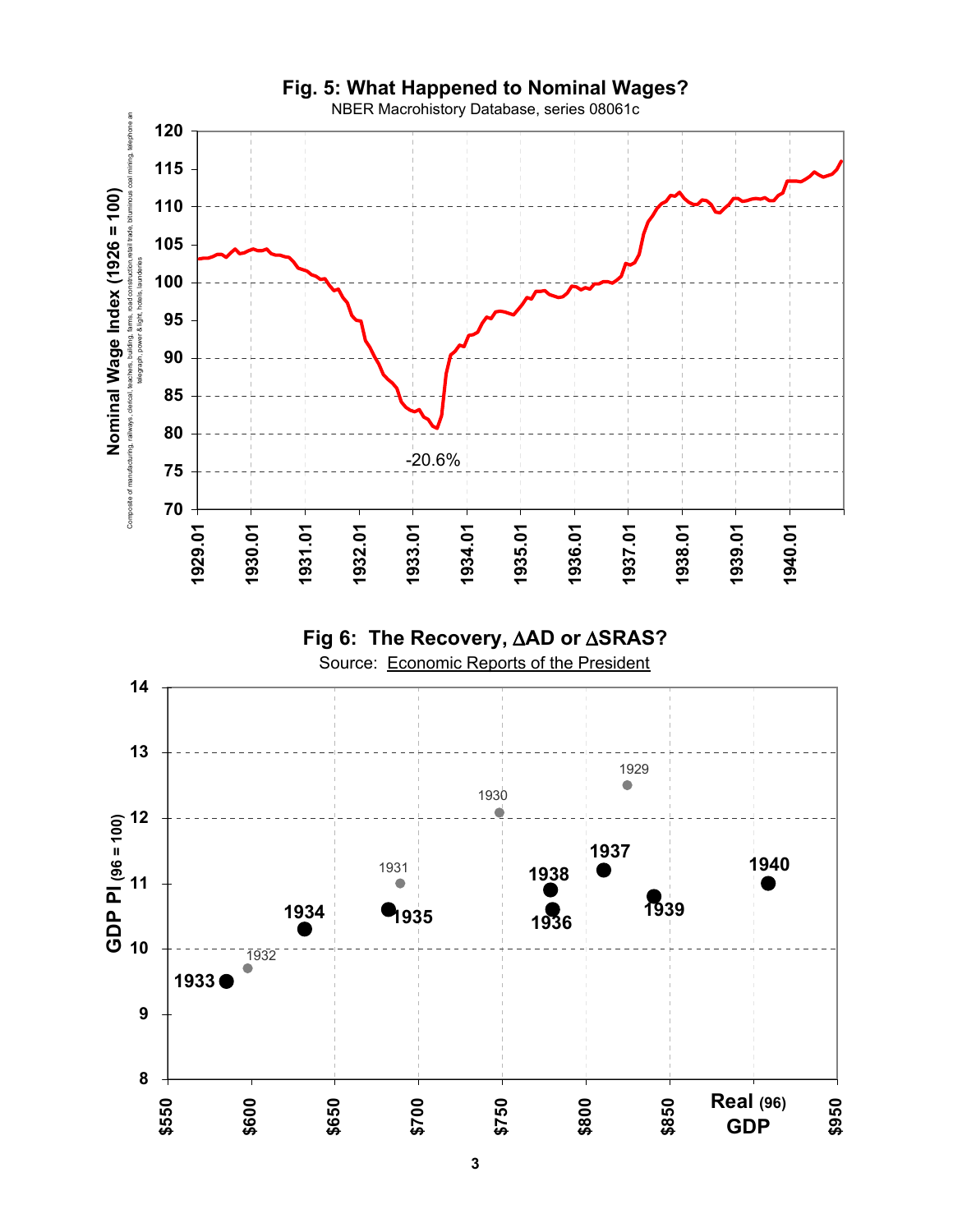## **Fiscal Policy and the Great Depression**

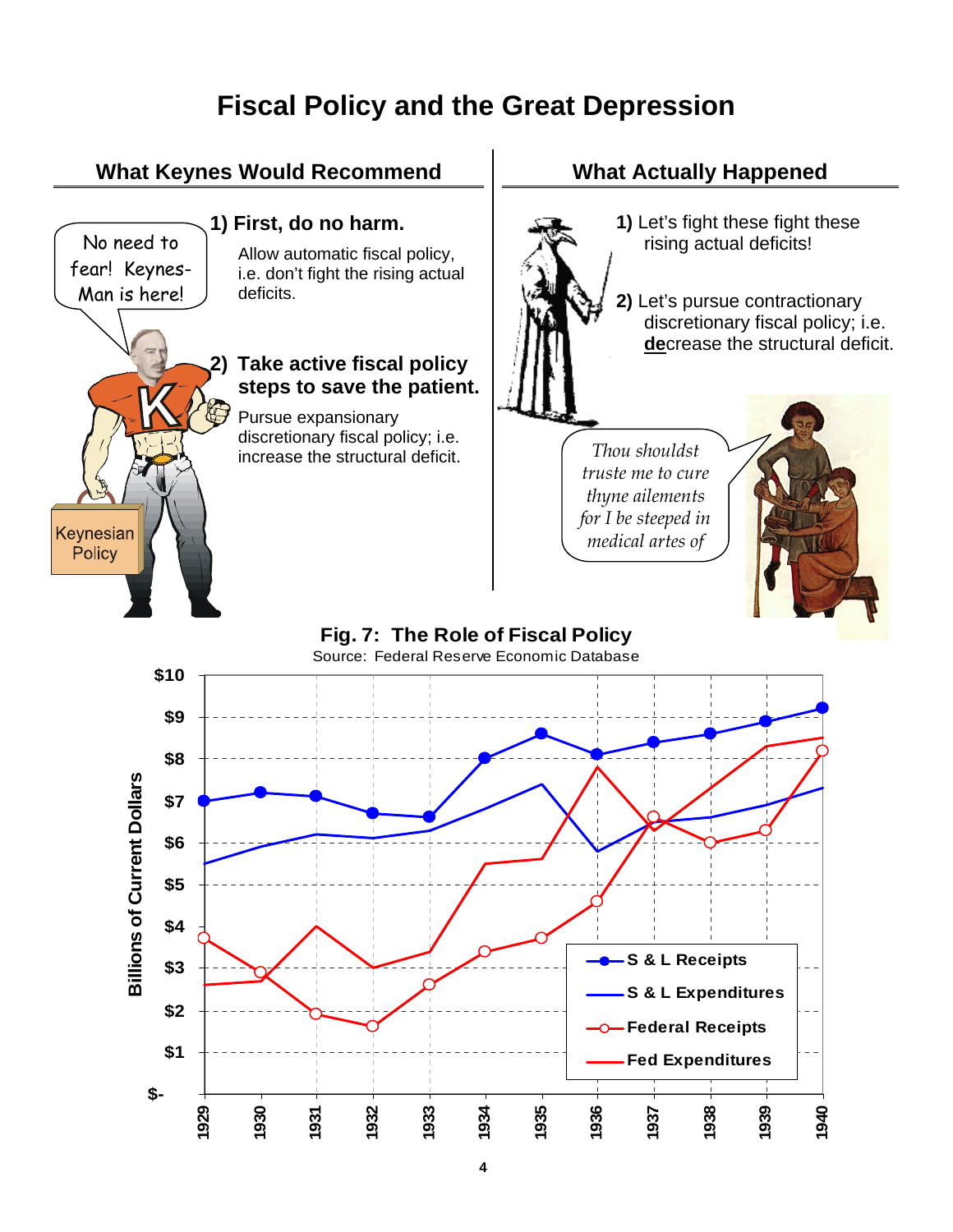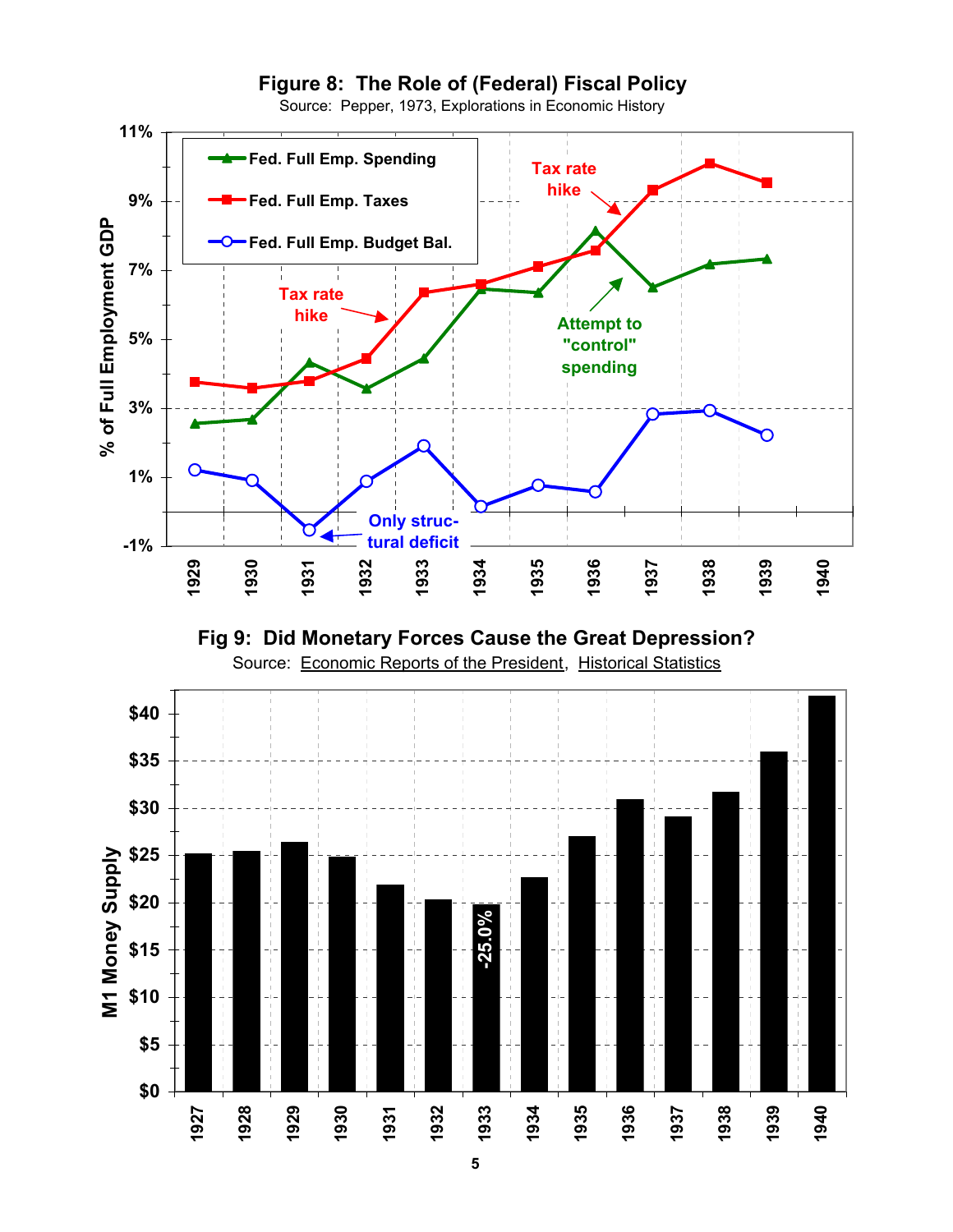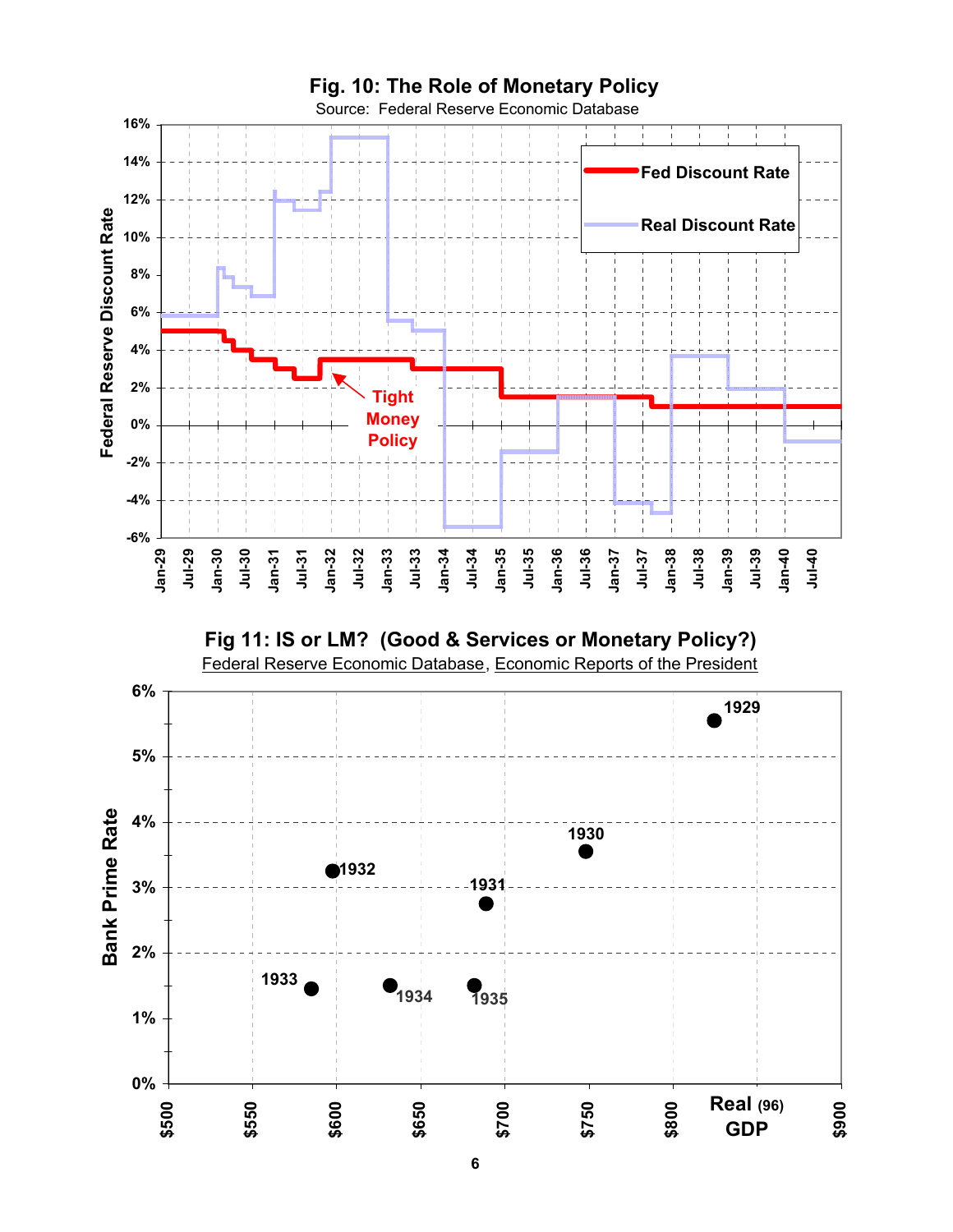

**Fig 13: IS or LM? (Goods & Services or Monetary Policy?)**



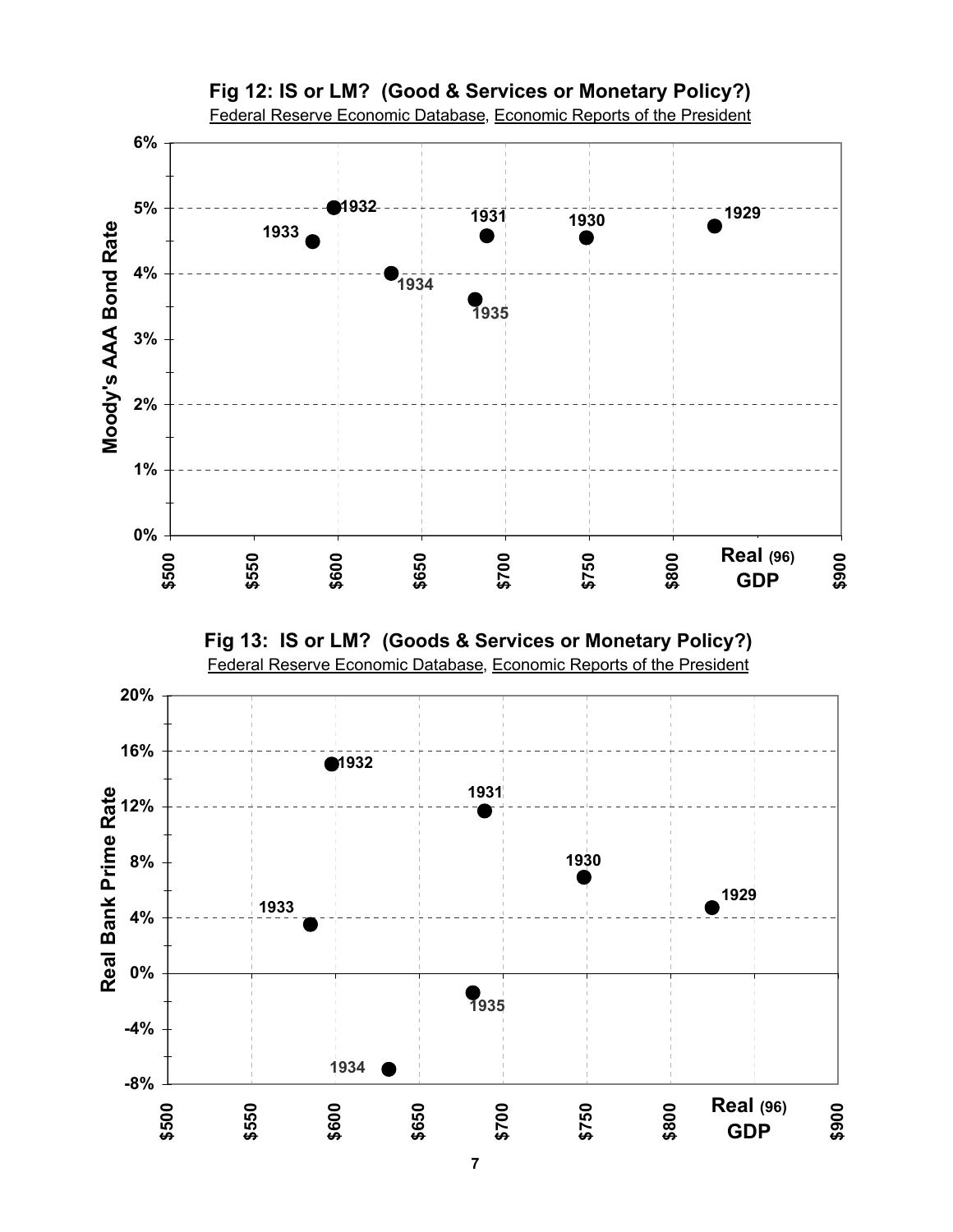

**Fig 15: The Role of Debt**